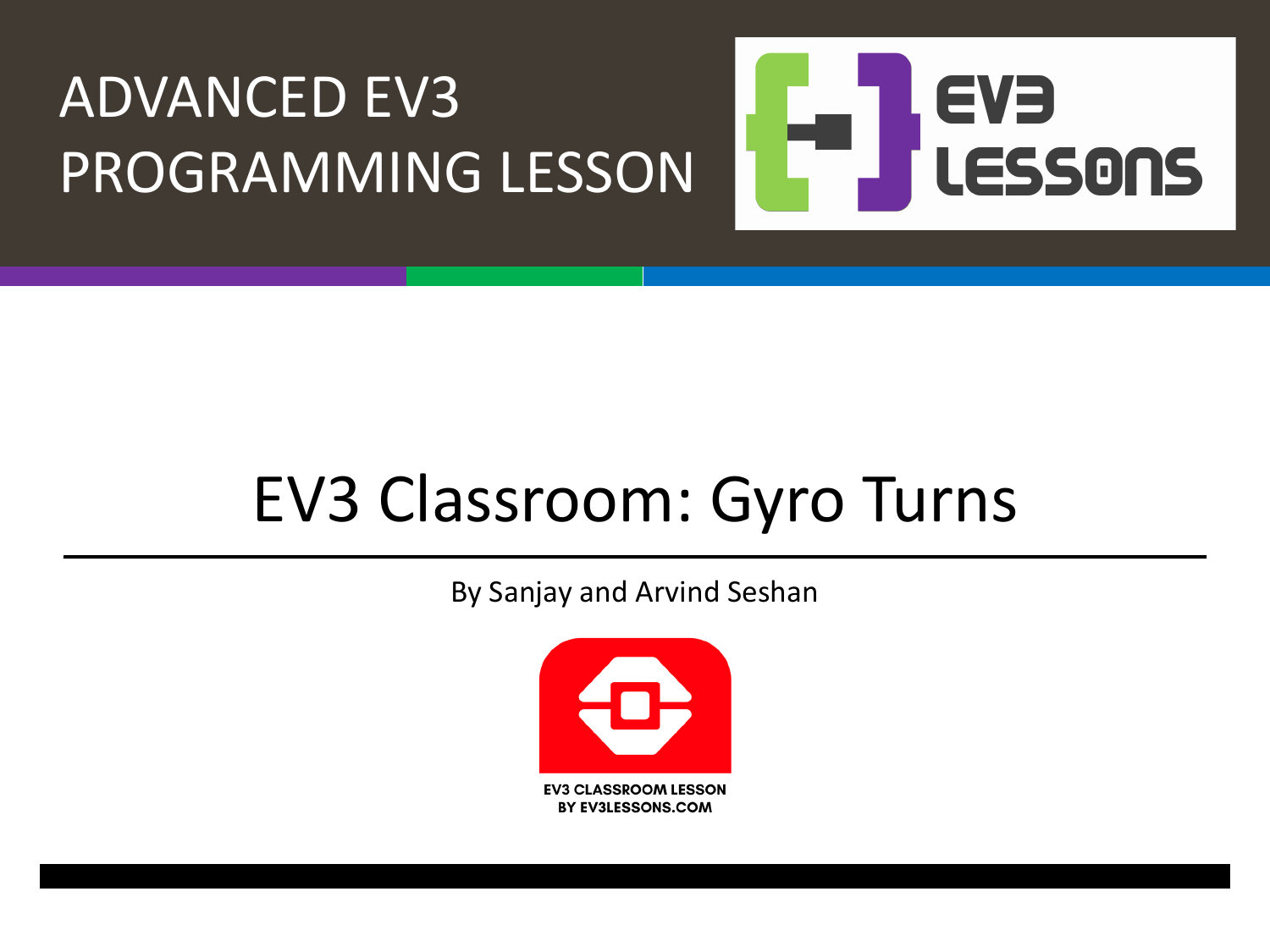#### Lesson Objectives

- 1. Learn what Gyro Lag is
- 2. Learn one way to correct for this lag
- 3. Understand why it is important to explore alternative solutions to a problem

*A* Prerequisites: My Blocks with Inputs and Outputs, Operator Blocks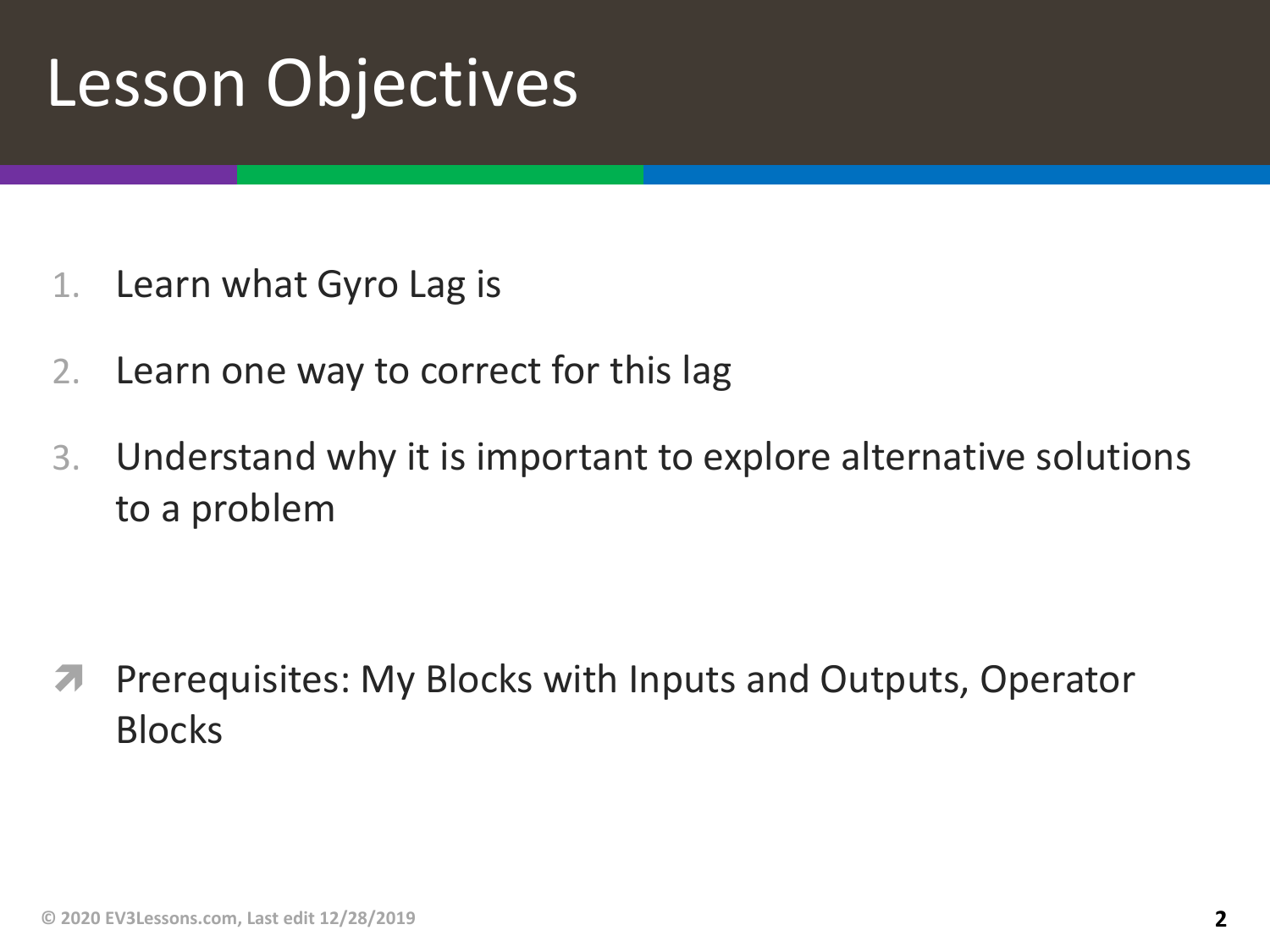# Gyro Problem 2: Lag

#### What is lag?

- **7** The gyro sensor readings lag behind the true value sometimes
- $\blacktriangleright$  When the turn starts, it takes time for the gyro to begin changing
- $\blacktriangledown$  This lesson presents one way to deal with lag in a turn: reduce the amount of angle that you turn to compensate for lag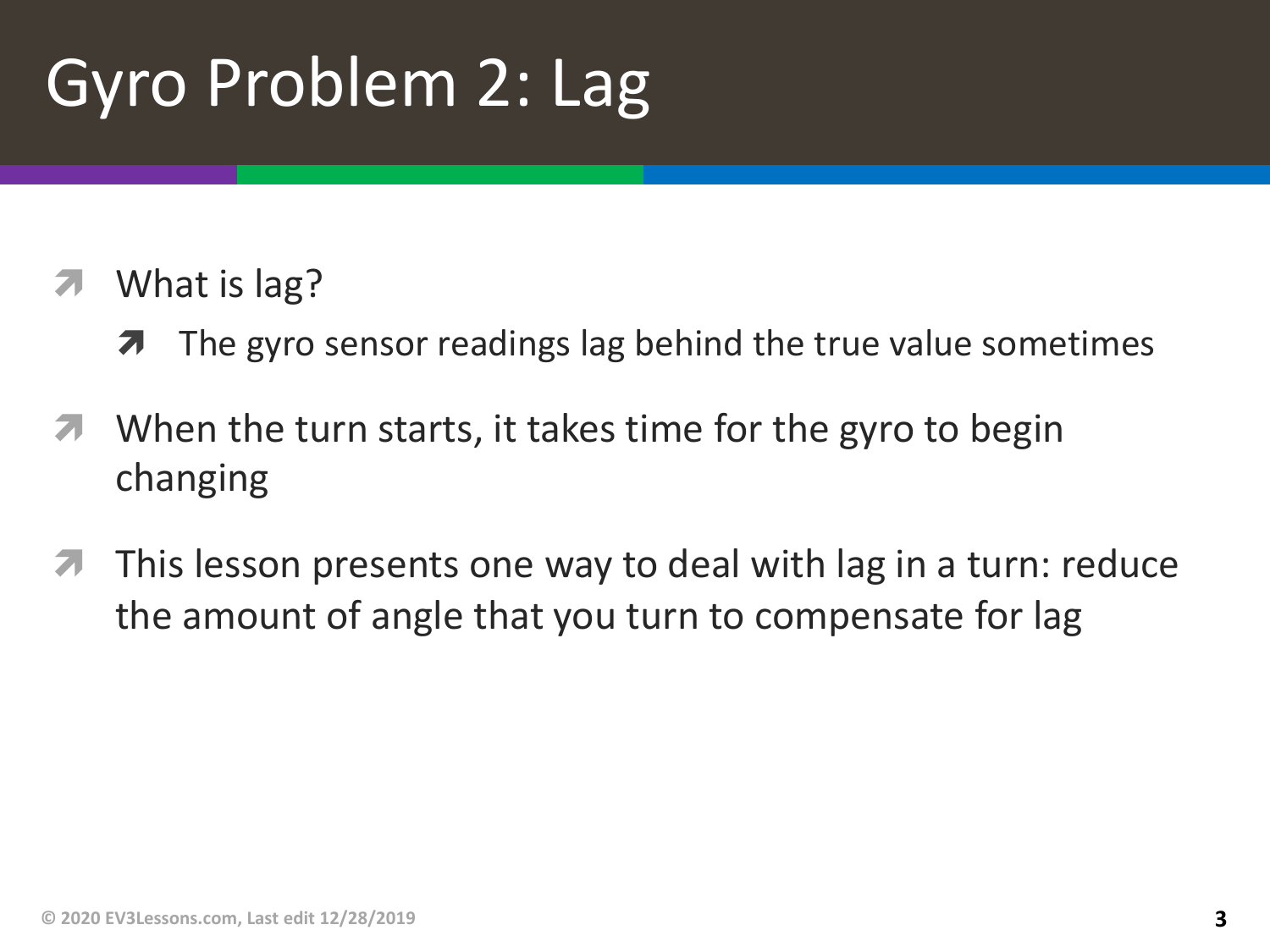## Change Mode in Wait Block

- 1. In this lesson we use the Wait Until Angle Is Block in the "changed more than" mode.
- 2. Advantages over Compare Mode (less than, greater than, exactly):
	- You do not need to reset the gyro beforehand
	- You can measure if the value has changed the target degrees by increasing or decreasing just by changing degrees from positive to negative (Don't have to change the sign from greater than to less than also when turning left)

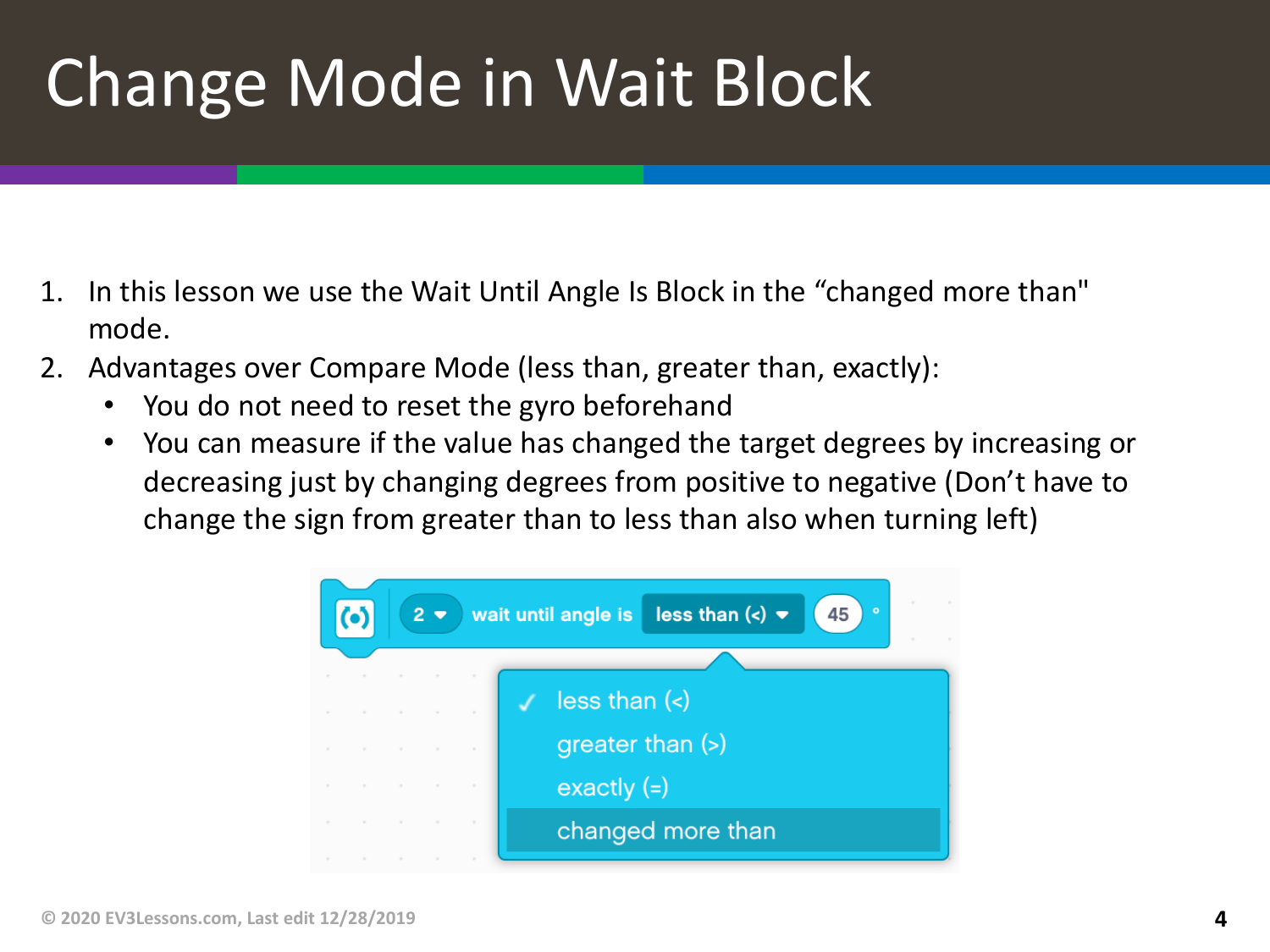# Gyro Turn in Four Easy Steps

STEP 1: Create a simple Gyro Turn program that turns 90 degrees using the Wait for Gyro block in Change Mode

STEP 2: Compensate for Lag

- A. Compensate for the lag by reducing the amount of angle to turn based on your robot (e.g 86 degrees instead of 90 degrees)
- B. Use a Math Block to create an automatic calculator to compensate for lag

STEP 3: Create My Block

STEP 4: Repeat the steps to make one for Left Turns vs. one for Right Turns.



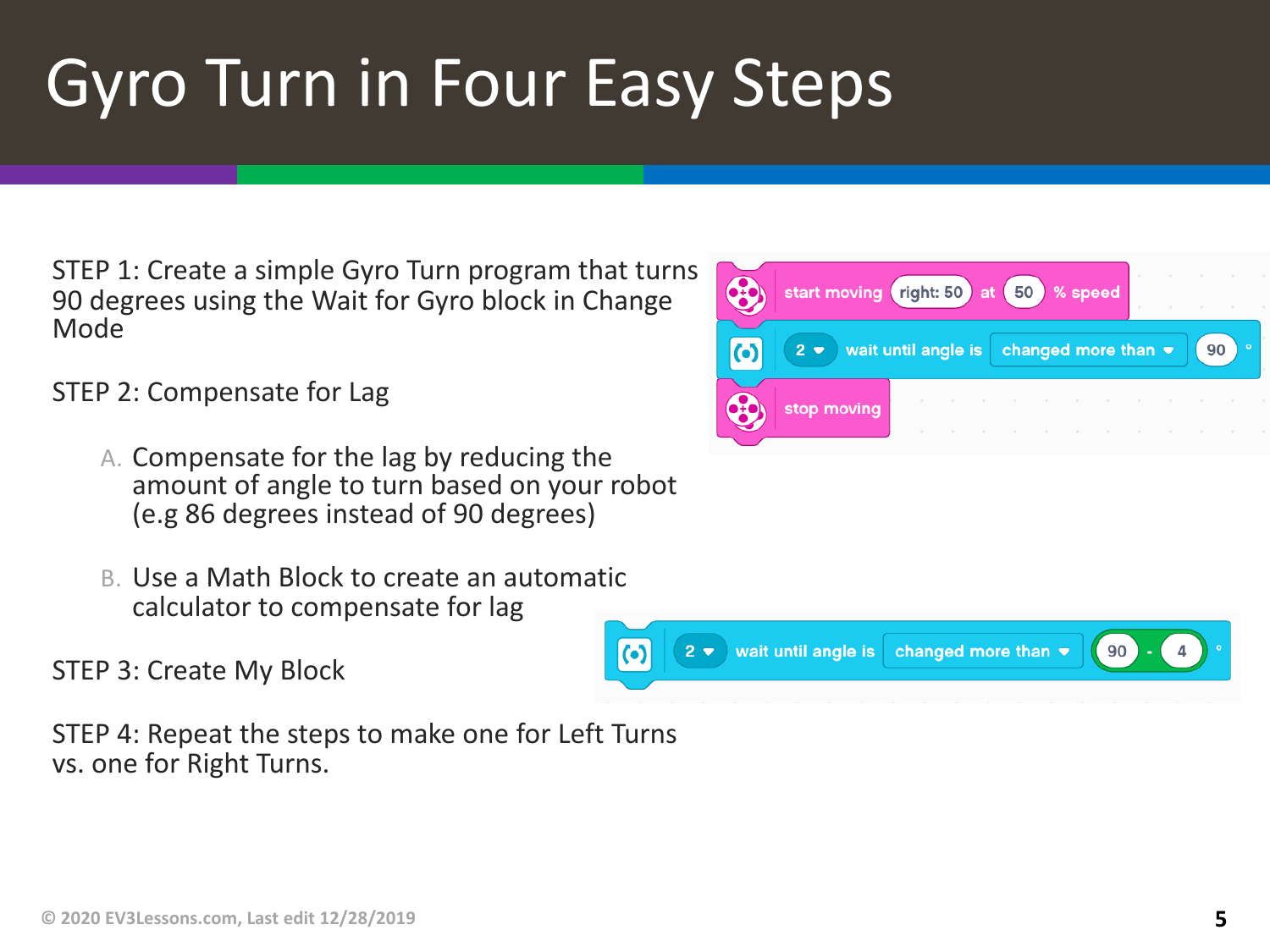#### Step 1: Simple Gyro Turn



Wait until the angle has changed by 90 degrees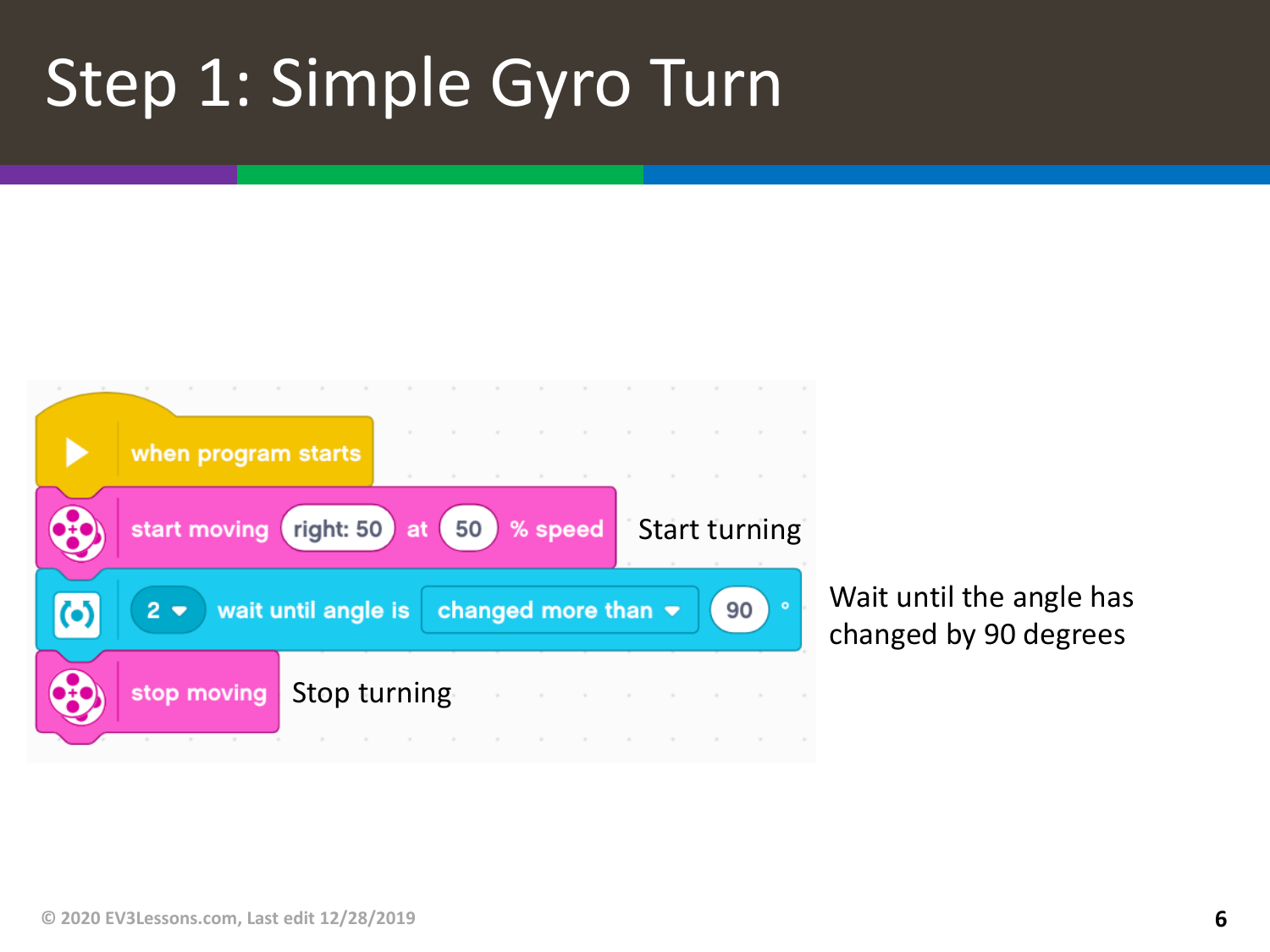### Step 2A: Dealing with Lag



Start turning Wait until the angle has changed by 86 degrees. The robot will actually turn 90 degrees, but because of lag, it will read 86 when it has turned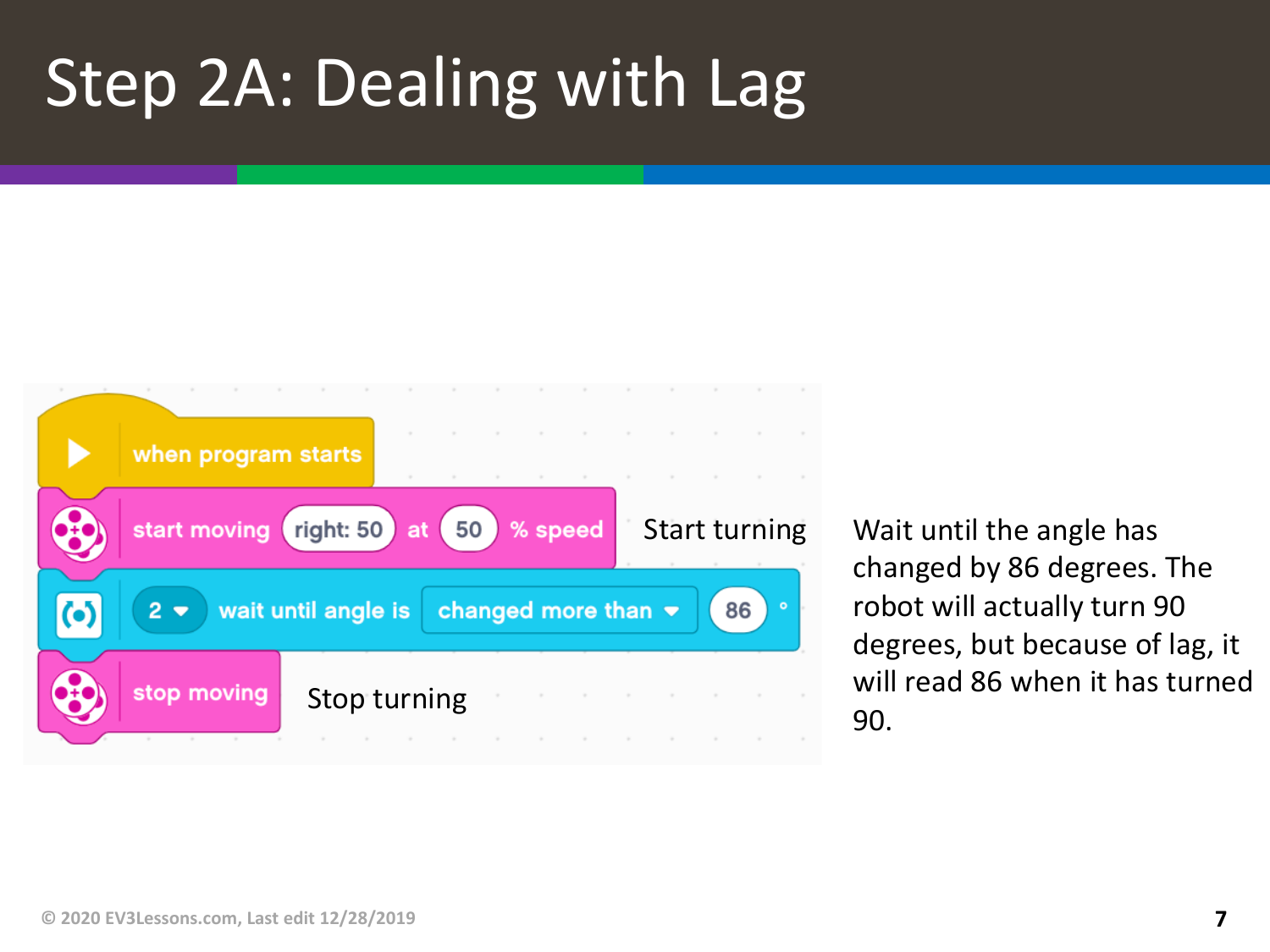#### Step 2B: Automatically Correct for Lag



Math Block was added to automatically correct for lag. The user can type how many degrees they want the robot to go and it will compute the correct number to deal with lag (in this case 86)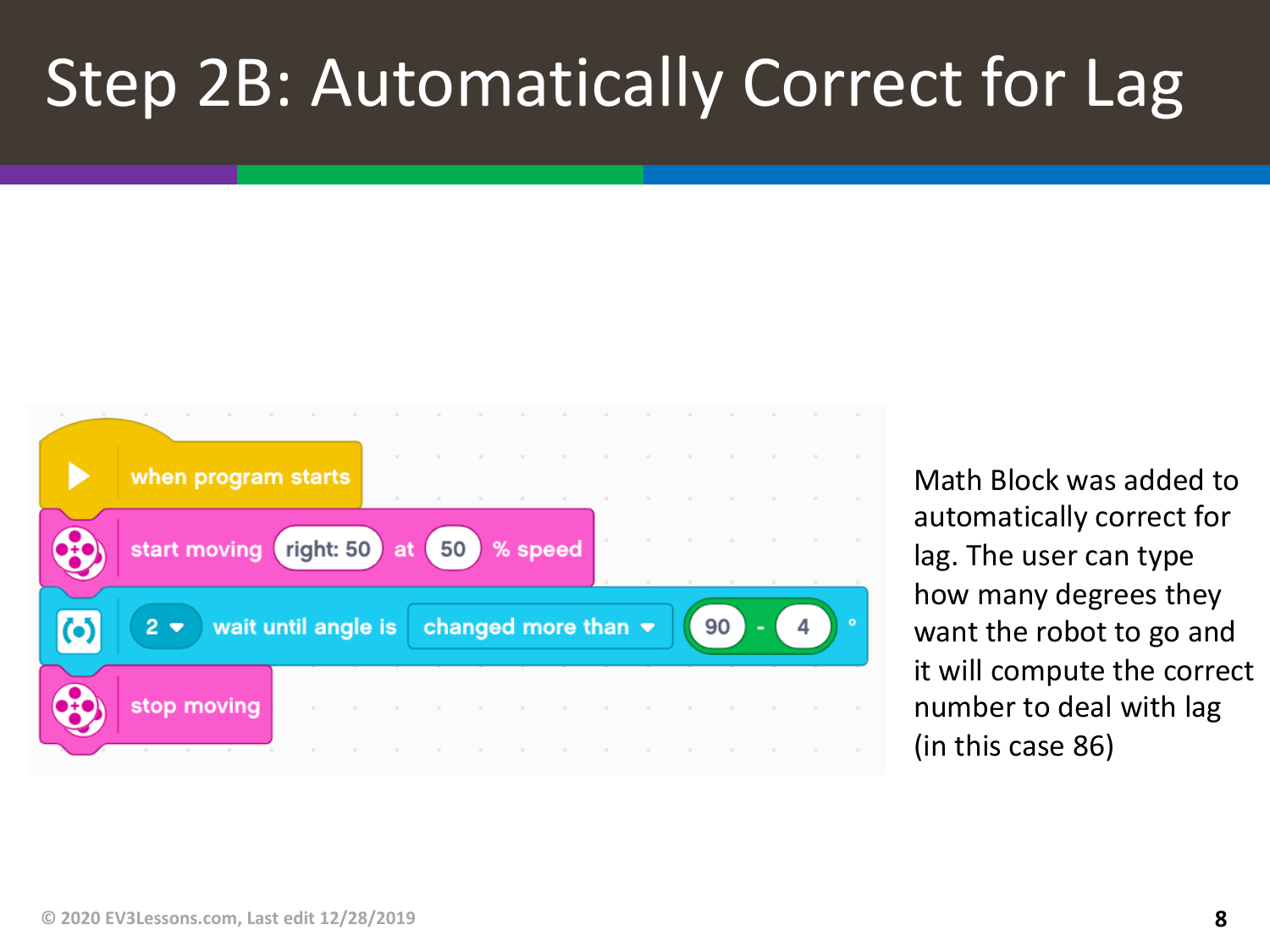#### Step 3A: Create a My Block

Add 2 inputs for degrees and one for speed and corresponding labels

Refer to the My Blocks with Inputs & Outputs lesson if you need help setting up the My Block



Add an input boolean

Add an input

number or text

text Add a label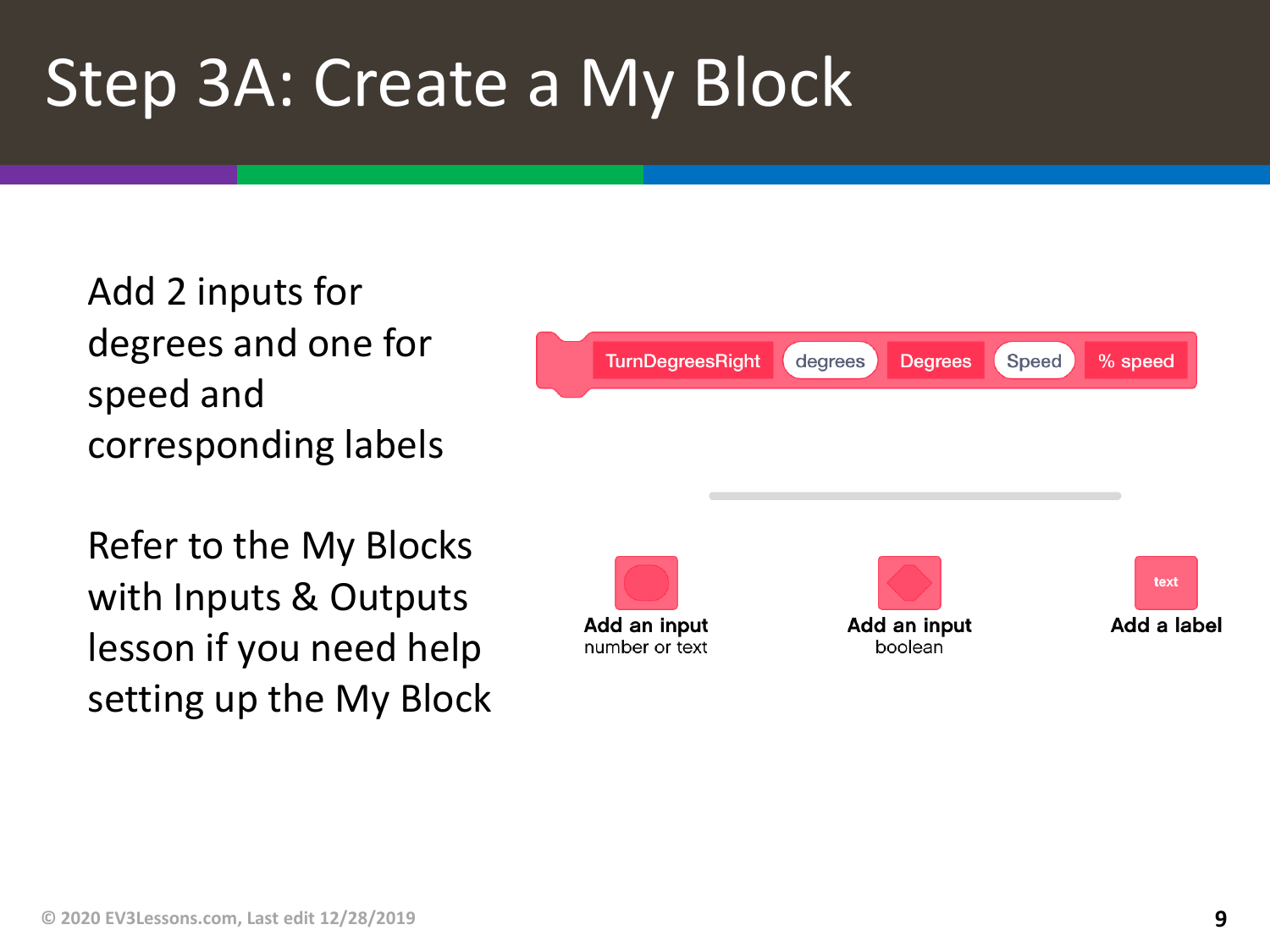### Step 3B: Add Blocks Under Define Block



Place the necessary blocks under the Define Block and and place the inputs in the correct spots as shown above.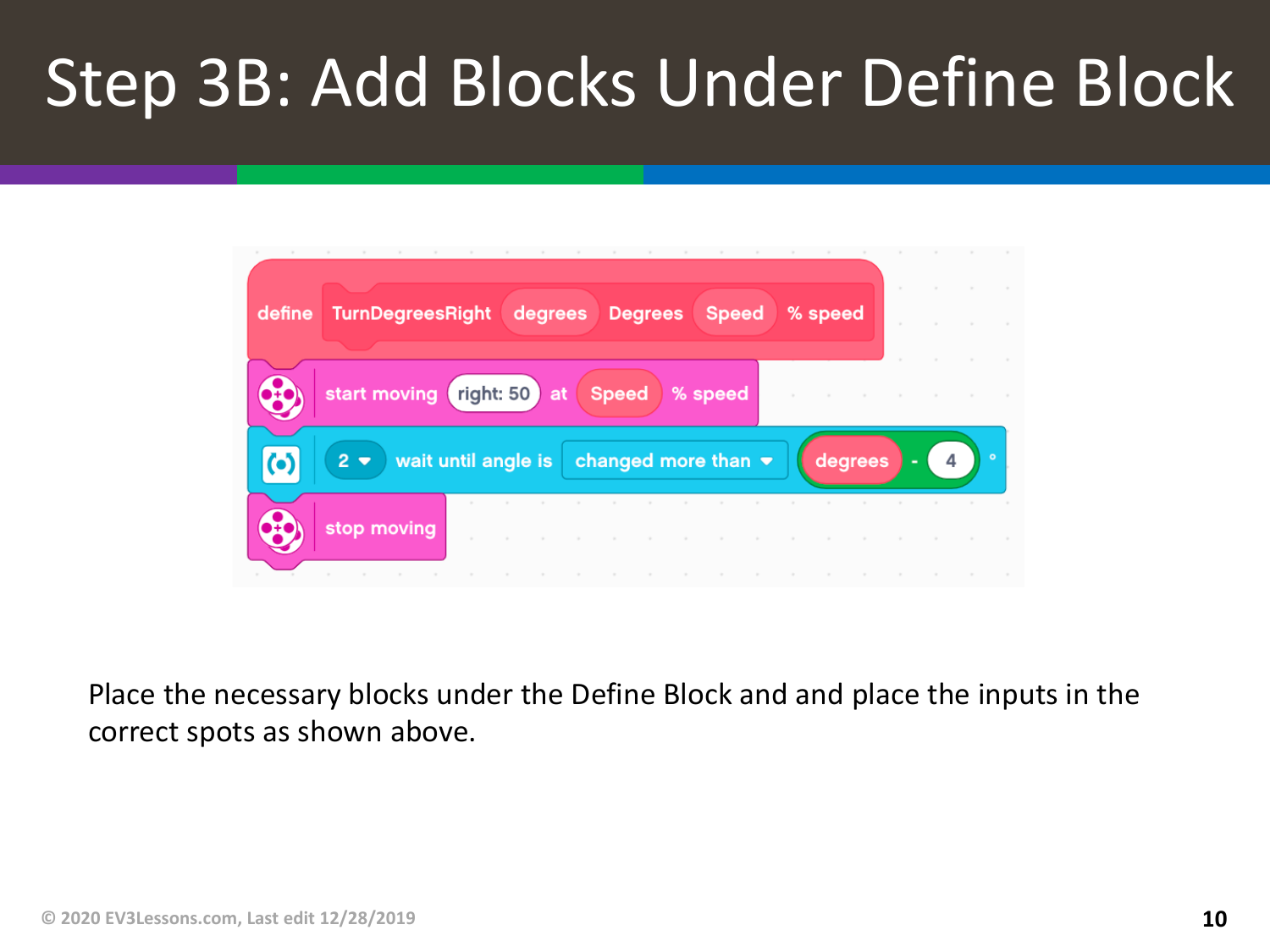#### Step 4: Create Turn Left My Block



The only differences from the TurnDegreesRight My Block is that the Start Moving Block turns left and the input in the Wait Until Angle Is Block is made negative since the gyro value will be negative.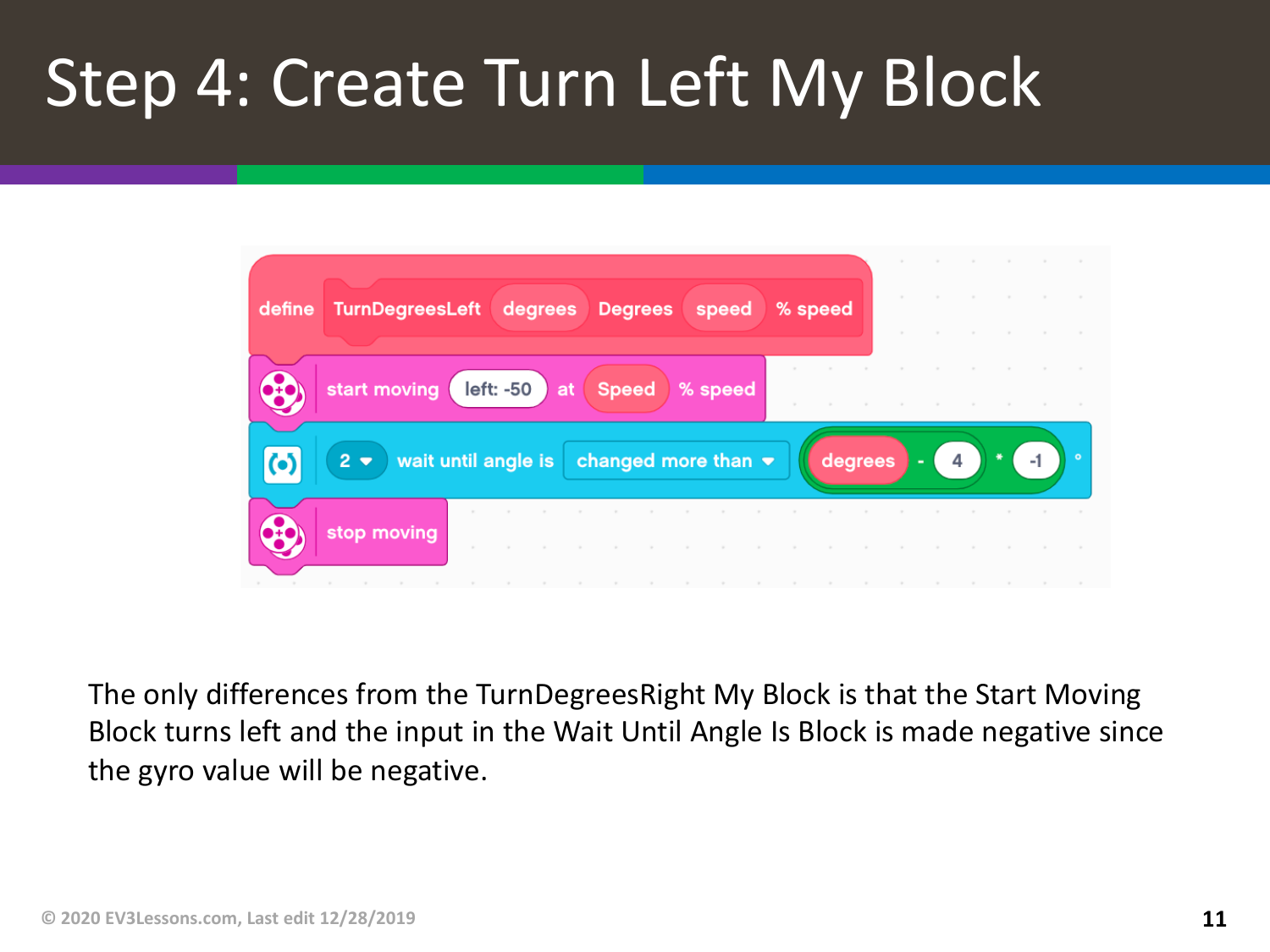# Using the My Block



- Your My Blocks can now be found in the My Blocks tab.
- The program on the left turns 90 degrees to the left and then 90 degrees to the right.
- Remember to run the gyro recalibration code before you run this code in case the gyro is drifting.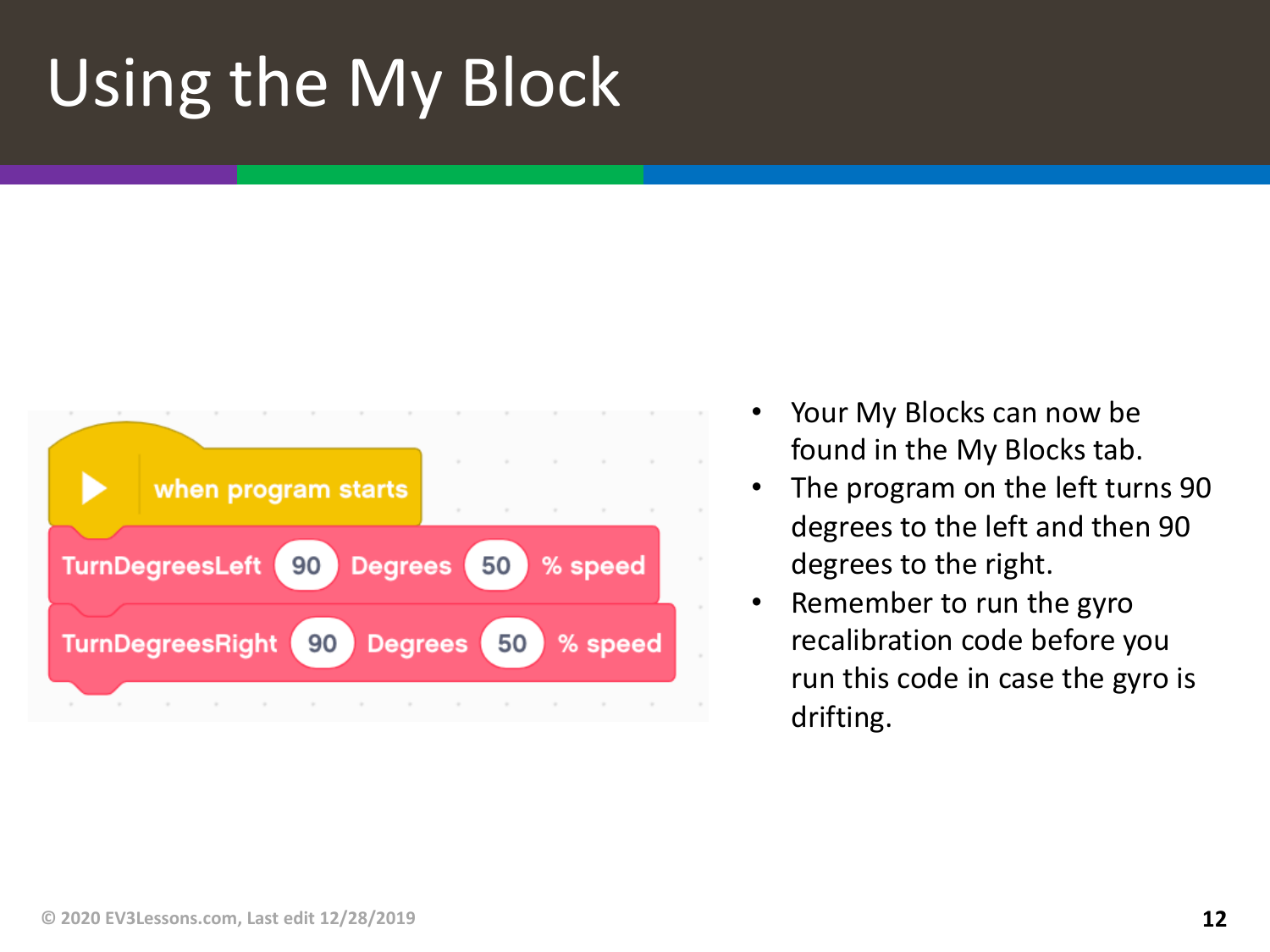#### **Discussion**

What is gyro lag?

Ans. The gyro sensor's reading lags behind the true reading

**7** What is one way to compensate for lag? Ans: Reduce the number of degrees that you turn